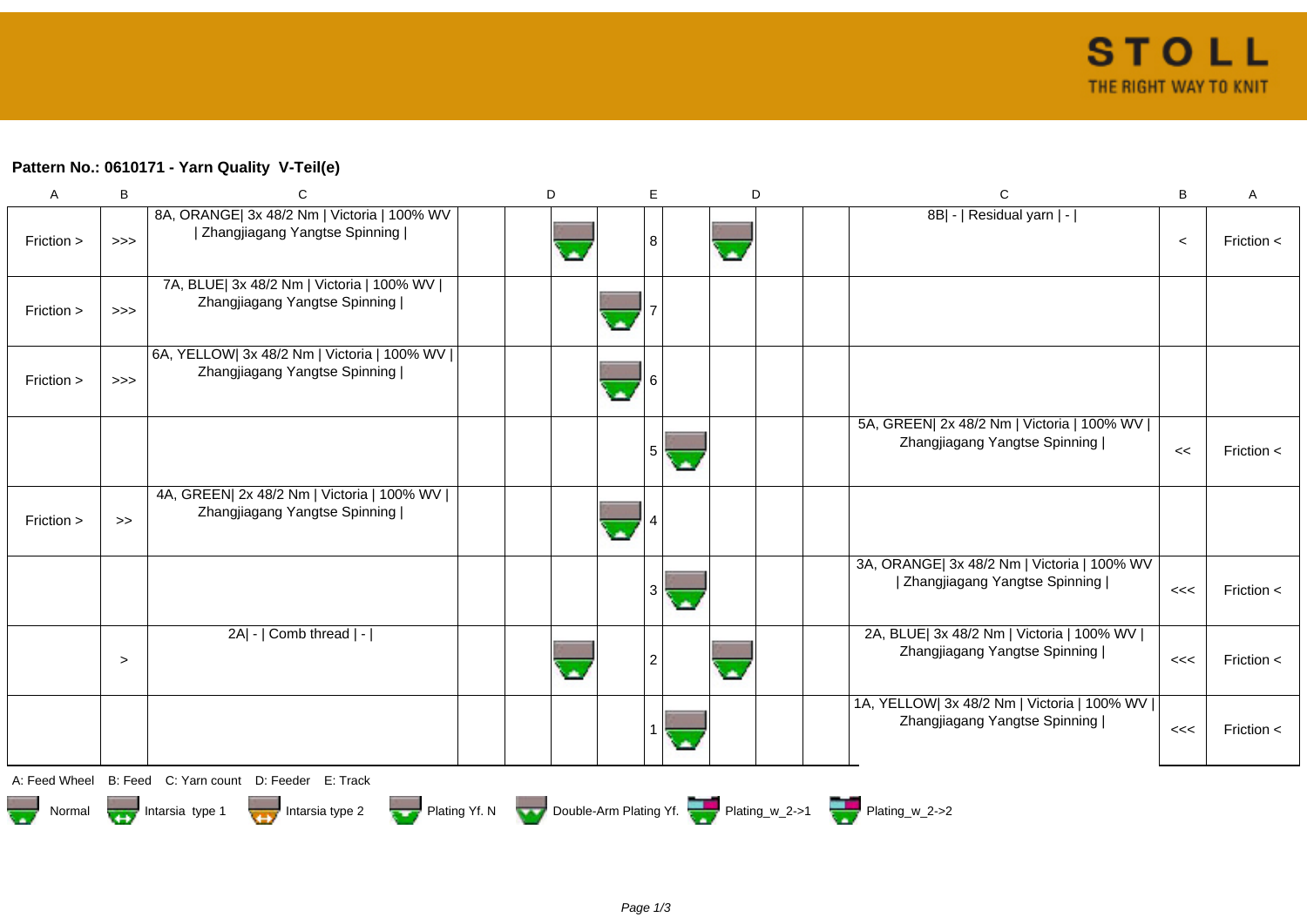## **Pattern No.: 0610171 - Yarn Quality R-Teil(e)**

| $\mathsf A$                                                                      | $\sf B$ | ${\bf C}$                                              |  | D |  | E |   | $\mathsf D$ |  |  | $\mathbf C$                                                                   | $\, {\bf B}$ | $\mathsf A$ |
|----------------------------------------------------------------------------------|---------|--------------------------------------------------------|--|---|--|---|---|-------------|--|--|-------------------------------------------------------------------------------|--------------|-------------|
|                                                                                  |         |                                                        |  |   |  | 8 |   |             |  |  | 8A  -   -   Residual yarn   -   -                                             | $\,<$        | Friction <  |
|                                                                                  |         |                                                        |  |   |  |   |   |             |  |  |                                                                               |              |             |
|                                                                                  |         |                                                        |  |   |  | 6 |   |             |  |  |                                                                               |              |             |
|                                                                                  |         |                                                        |  |   |  | 5 | ∙ |             |  |  | 5A, GREEN  2x 48/2 Nm   Victoria   100% WV  <br>Zhangjiagang Yangtse Spinning | <<           | Friction <  |
|                                                                                  |         |                                                        |  |   |  | 4 |   |             |  |  |                                                                               |              |             |
|                                                                                  |         |                                                        |  |   |  | 3 |   |             |  |  |                                                                               |              |             |
|                                                                                  | $\, >$  | 2A  -   Comb thread   -                                |  |   |  |   |   |             |  |  |                                                                               |              |             |
|                                                                                  |         |                                                        |  |   |  |   |   |             |  |  |                                                                               |              |             |
|                                                                                  |         | A: Feed Wheel B: Feed C: Yarn count D: Feeder E: Track |  |   |  |   |   |             |  |  |                                                                               |              |             |
| Normal More Intarsia type 1 Intarsia type 2 Plating Yf. N Double-Arm Plating Yf. |         |                                                        |  |   |  |   |   |             |  |  |                                                                               |              |             |